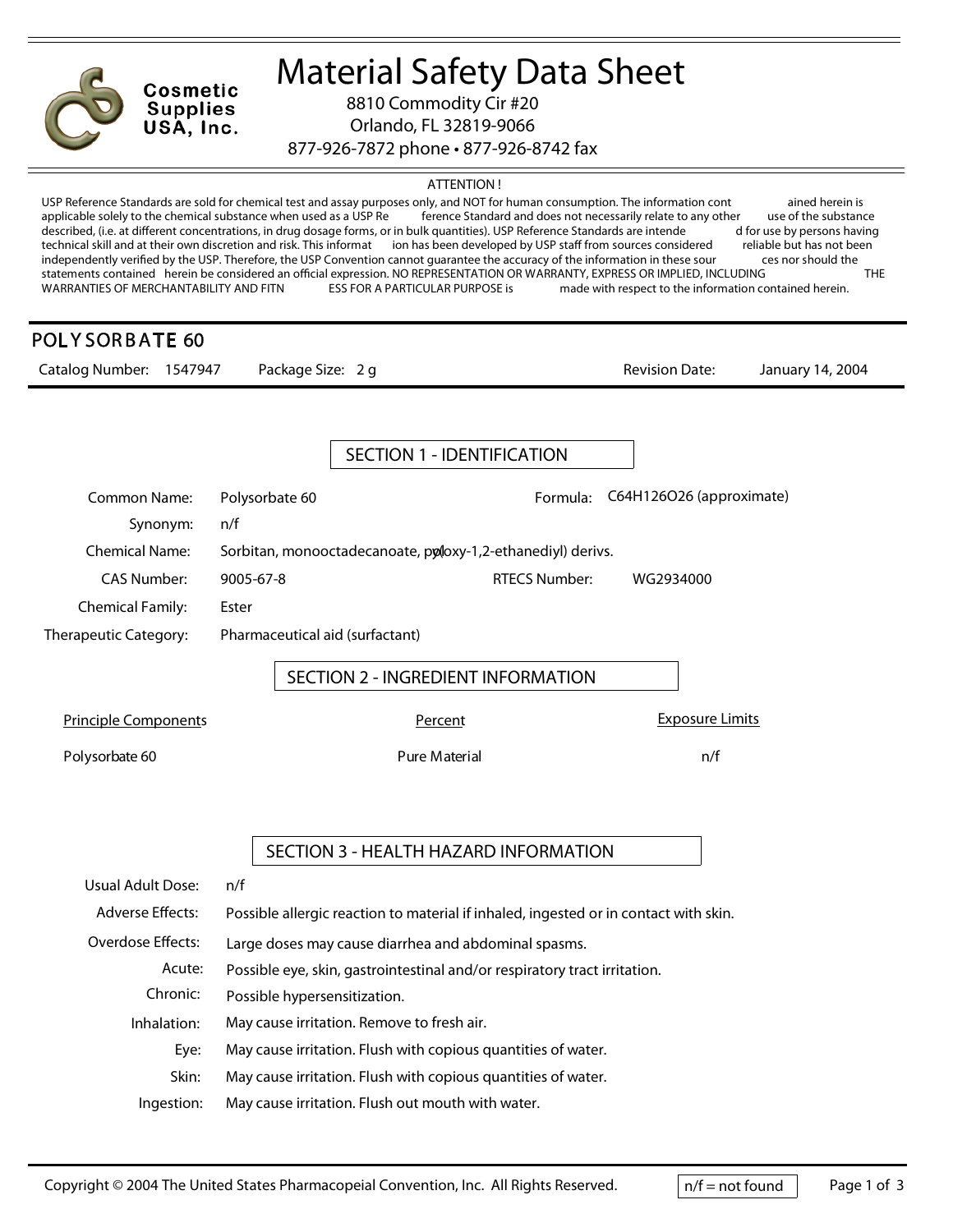| POLYSORBATE 60                                              |                                                                                                                                                                                                                                                                                                   |                            |                  |  |  |  |
|-------------------------------------------------------------|---------------------------------------------------------------------------------------------------------------------------------------------------------------------------------------------------------------------------------------------------------------------------------------------------|----------------------------|------------------|--|--|--|
| Catalog Number: 1547947                                     | Package Size: 2 g                                                                                                                                                                                                                                                                                 | <b>Revision Date:</b>      | January 14, 2004 |  |  |  |
| <b>Medical Conditions</b><br><b>Aggravated by Exposure:</b> | Hypersensitivity to material.                                                                                                                                                                                                                                                                     |                            |                  |  |  |  |
| <b>Cross Sensitivity:</b>                                   | n/f                                                                                                                                                                                                                                                                                               |                            |                  |  |  |  |
| <b>Pregnancy Comments:</b>                                  | n/f                                                                                                                                                                                                                                                                                               |                            |                  |  |  |  |
| <b>Pregnancy Category:</b>                                  | n/f                                                                                                                                                                                                                                                                                               |                            |                  |  |  |  |
|                                                             | <b>SECTION 4 - FIRST AID MEASURES</b>                                                                                                                                                                                                                                                             |                            |                  |  |  |  |
| <b>General:</b>                                             | Remove from exposure. Remove contaminated clothing. Persons developing serious hypersensitivity<br>(anaphylactic) reactions must receive immediate medical attention. If person is not breathing give artificial<br>respiration. If breathing is difficult give oxygen. Obtain medical attention. |                            |                  |  |  |  |
| <b>Overdose Treatment:</b>                                  | n/f                                                                                                                                                                                                                                                                                               |                            |                  |  |  |  |
|                                                             | <b>SECTION 5 - TOXICOLOGICAL INFORMATION</b>                                                                                                                                                                                                                                                      |                            |                  |  |  |  |
| <b>Oral Rat:</b>                                            | LD50: $>60$ mL/kg                                                                                                                                                                                                                                                                                 |                            |                  |  |  |  |
| <b>Oral Mouse:</b>                                          | LD50: $n/f$                                                                                                                                                                                                                                                                                       |                            |                  |  |  |  |
| <b>Irritancy Data:</b>                                      | n/f                                                                                                                                                                                                                                                                                               |                            |                  |  |  |  |
| <b>Target Organ(s):</b>                                     | n/f                                                                                                                                                                                                                                                                                               |                            |                  |  |  |  |
| Listed as a Carcinogen?                                     | NTP:<br>IARC:<br><b>OSHA:</b><br>No.<br>N <sub>0</sub><br>N <sub>0</sub>                                                                                                                                                                                                                          |                            |                  |  |  |  |
|                                                             | Other:<br>No.                                                                                                                                                                                                                                                                                     |                            |                  |  |  |  |
|                                                             | <b>SECTION 6 - FIREFIGHTING MEASURES</b>                                                                                                                                                                                                                                                          |                            |                  |  |  |  |
| <b>Flash Point:</b>                                         | $148^\circ$ C (CC)                                                                                                                                                                                                                                                                                | Upper Flammable Limit: n/f |                  |  |  |  |
| <b>Auto-Ignition Temperature:</b>                           | n/f                                                                                                                                                                                                                                                                                               | Lower Flammable Limit: n/f |                  |  |  |  |
| <b>Extinguisher Media:</b>                                  | Water spray, dry chemical, carbon dioxide or foam as appropriate for surrounding fire and materials.                                                                                                                                                                                              |                            |                  |  |  |  |
| Fire and Explosion Hazards:                                 | This material is assumed to be combustible.                                                                                                                                                                                                                                                       |                            |                  |  |  |  |
| <b>Firefighting Procedures:</b>                             | As with all fires, evacuate personnel to a safe area. Firefighters should use self-contained breathing<br>equipment and protective clothing.                                                                                                                                                      |                            |                  |  |  |  |
|                                                             | <b>SECTION 7 - PHYSICAL HAZARDS</b>                                                                                                                                                                                                                                                               |                            |                  |  |  |  |
| <b>Conditions to Avoid:</b>                                 | Avoid exposure to light.                                                                                                                                                                                                                                                                          |                            |                  |  |  |  |
| <b>Incompatibilities:</b>                                   | Strong oxidizers and acids.                                                                                                                                                                                                                                                                       |                            |                  |  |  |  |
| <b>Decomposition Products:</b>                              | When heated to decomposition material emits toxic fumes. Emits toxic fumes under fire conditions.                                                                                                                                                                                                 |                            |                  |  |  |  |
| Stable?                                                     | <b>Hazardous Polymerization?</b><br>Yes                                                                                                                                                                                                                                                           | No                         |                  |  |  |  |
| <b>SECTION 8 - HANDLING / SPILL / DISPOSAL MEASURES</b>     |                                                                                                                                                                                                                                                                                                   |                            |                  |  |  |  |
| Handling:                                                   | As a general rule, when handling USP Reference Standards avoid all contact and inhalation of dust,<br>mists, and/or vapors associated with the material. Wash thoroughly after handling.                                                                                                          |                            |                  |  |  |  |
| Storage:                                                    | Store in tight, light-resistant container as defined in the USP-NF. This material should be handled and<br>stored per label instructions to ensure product integrity.                                                                                                                             |                            |                  |  |  |  |